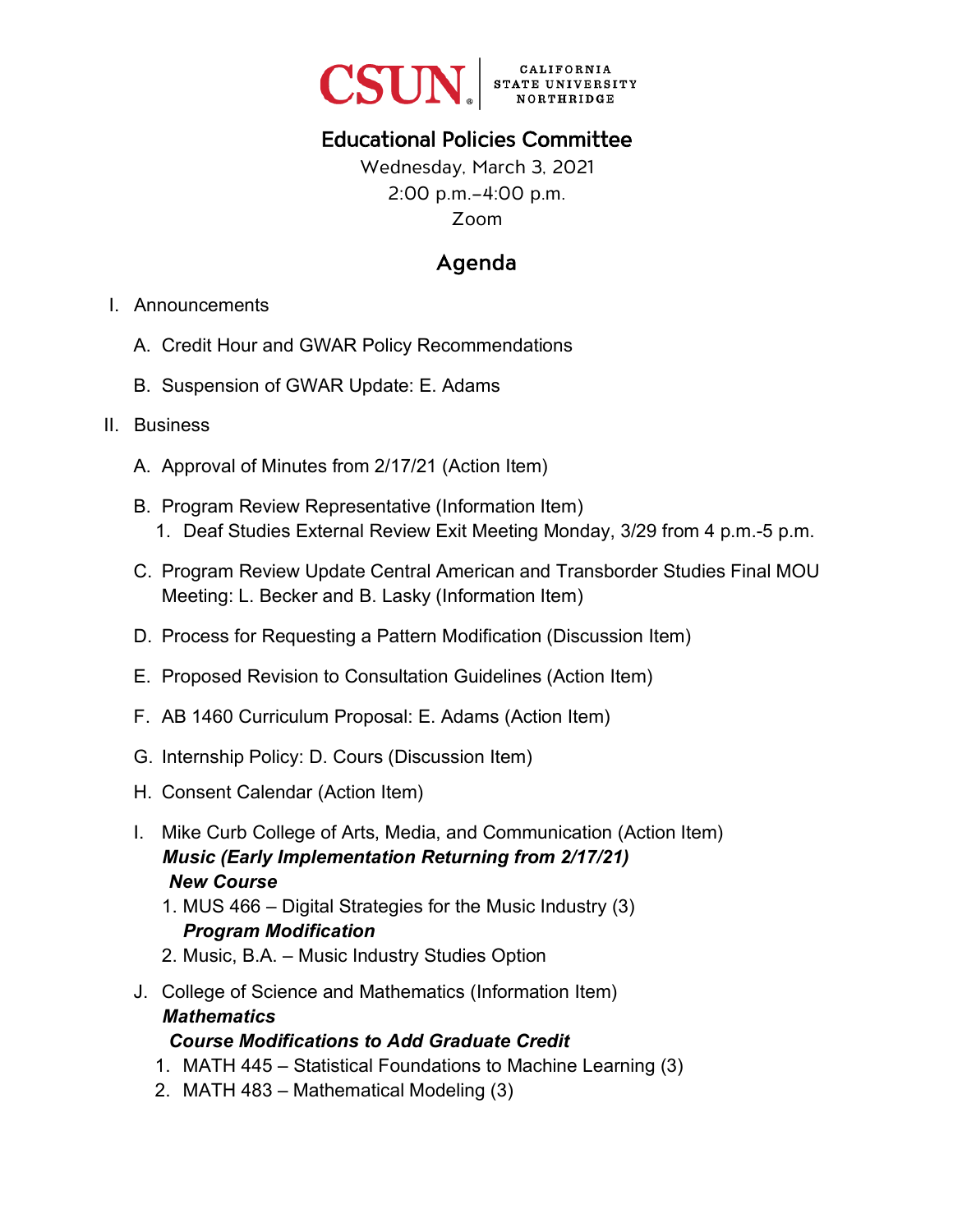K. College of Engineering and Computer Science (Information Item) *Mechanical Engineering*

## *Course Modifications to Remove Graduate Credit*

- 1. ME 431/L Machine Design and Manufacturing and Lab (2/1)
- 2. ME 434 Geometric Dimensioning and Tolerancing (3)
- 3. ME 470 Thermodynamics II (3)
- 4. ME 482 Fundamentals of Alternative Energy and Fuel Cell Technology (3)
- 5. ME 483 Solar, Wind and Geothermal Energy (3)
- 6. ME 484/L Control of Mechanical Systems and Lab (2/1)
- 7. ME 485 Introduction to Environmental Engineering (3)
- 8. ME 490 Fluid Dynamics (3)
- 9. ME 493 Hydraulics (3)
- L. Early Implementation General Education Section B2 Program Modifications College of Engineering and Computer Science (Action Item)

## *Civil Engineering and Construction Management*

- 1. Civil Engineering, B.S.
- 2. Construction Management, B.S.

## *Electrical and Computer Engineering*

- 3. Computer Engineering, B.S.
- 4. Electrical Engineering, B.S.

## *Manufacturing Systems Engineering*

- 5. Engineering Management, B.S.
- 6. Manufacturing Systems Engineering, B.S.

## *Mechanical Engineering*

7. Mechanical Engineering, B.S.

### M. College of Health and Human Development (Action Item) *Family and Consumer Sciences New Experimental Topics Course*

- 1. FCS 296A Introduction to Fashion CAD (3) *New Courses*
- 2. FCS 171 Creative Expression in Fashion (3) *Proposed for General Education Section E Lifelong Learning*
- 3. FCS 306 Food Safety and Quality Assurance (3)
- 4. FCS 400 Food Chemistry (3)
- 5. FCS 405 Drug Nutrient Interactions (3)

## *Program Modification (Elevation to Standalone Degree)*

6. Family and Consumer Sciences, B.S. – Nutrition, Dietetics and Food Science Option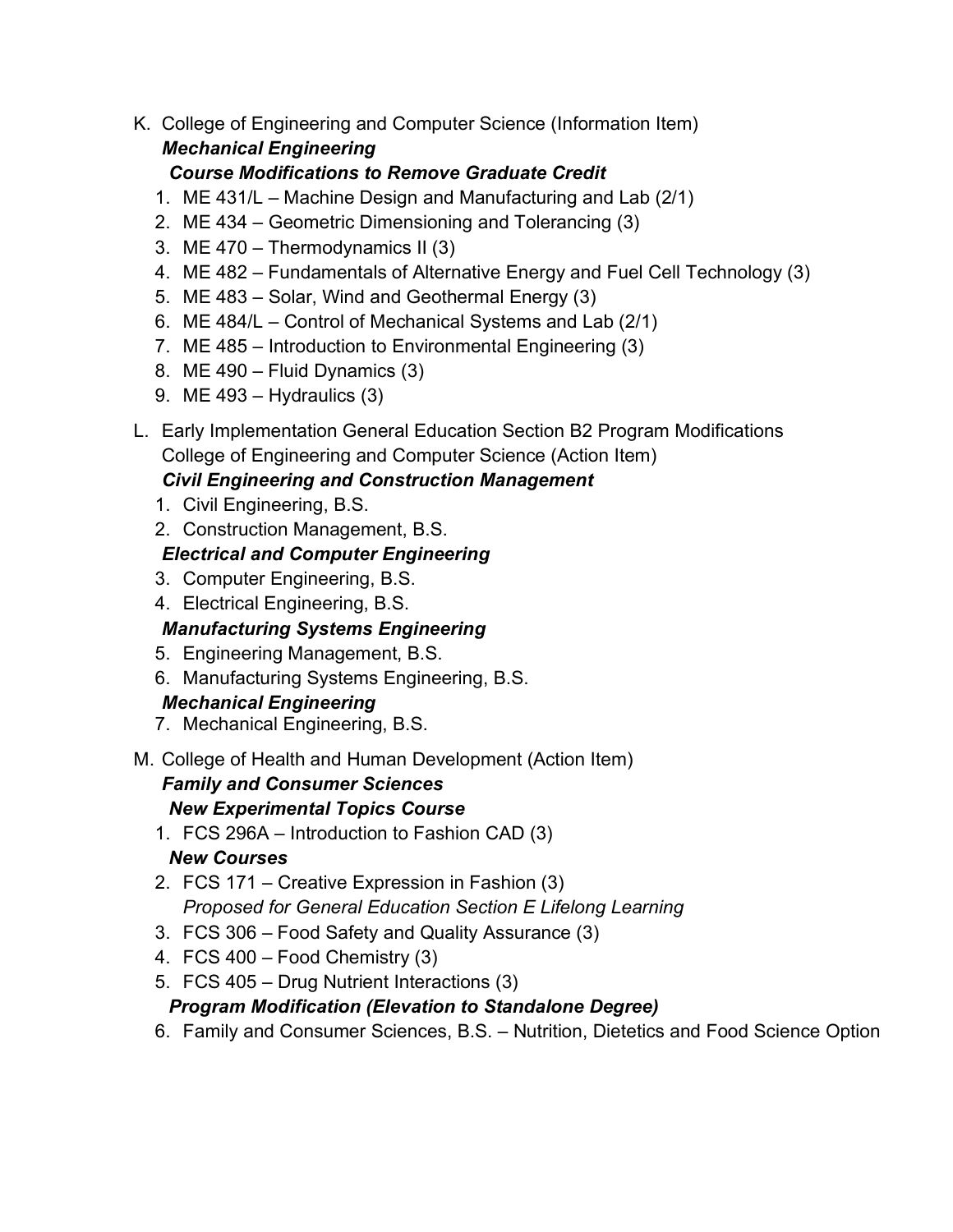

# Educational Policies Committee

Wednesday, March 3, 2021 2:00 p.m.–4:00 p.m. Zoom

# Consent Calendar

Some curriculum proposals will be moved onto a "consent calendar" on the agenda. The purpose of the consent calendar will be to expedite items deemed to be minor and noncontroversial. The Chair of EPC will move items onto the consent calendar in consultation with the Executive Secretary of the Committee. All of these items will remain available for review by all EPC members and any EPC member may remove an item from the consent calendar at any time prior to or during the meeting at which the item is to be considered. Items on the consent calendar will be acted upon as a single item. (EPC Standard Operating Procedures, page 3.)

#### **Early Implementation**

A. College of Science and Mathematics

### *Biology New Course (Previously Approved by Academic Affairs Council) Returning from 10/2/19 and 2/17/21*

- 1. BIOL 218/L Microbes and People and Lab (2/1) *Proposed for GE Section B2 Life Science and B3 Science Laboratory Activity*
- B. College of Social and Behavioral Sciences *Geography and Environmental Studies New Courses (Previously Approved by Academic Affairs Council) Returning from 11/6/19 and 2/17/21*
	- 1. GEOG 101A/AL The Physical Environment and Lab (2/1) *Proposed for GE Section B1 Physical Science and B3 Science Laboratory Activity*
	- 2. GEOG 103A/AL Weather and Lab (2/1) *Proposed for GE Section B1 Physical Science and B3 Science Laboratory Activity*
- C. Mike Curb College of Arts, Media, and Communication *Music*

#### *Program Modification Returning from 2/17/21*

1. Music, B.M. – Jazz Studies Option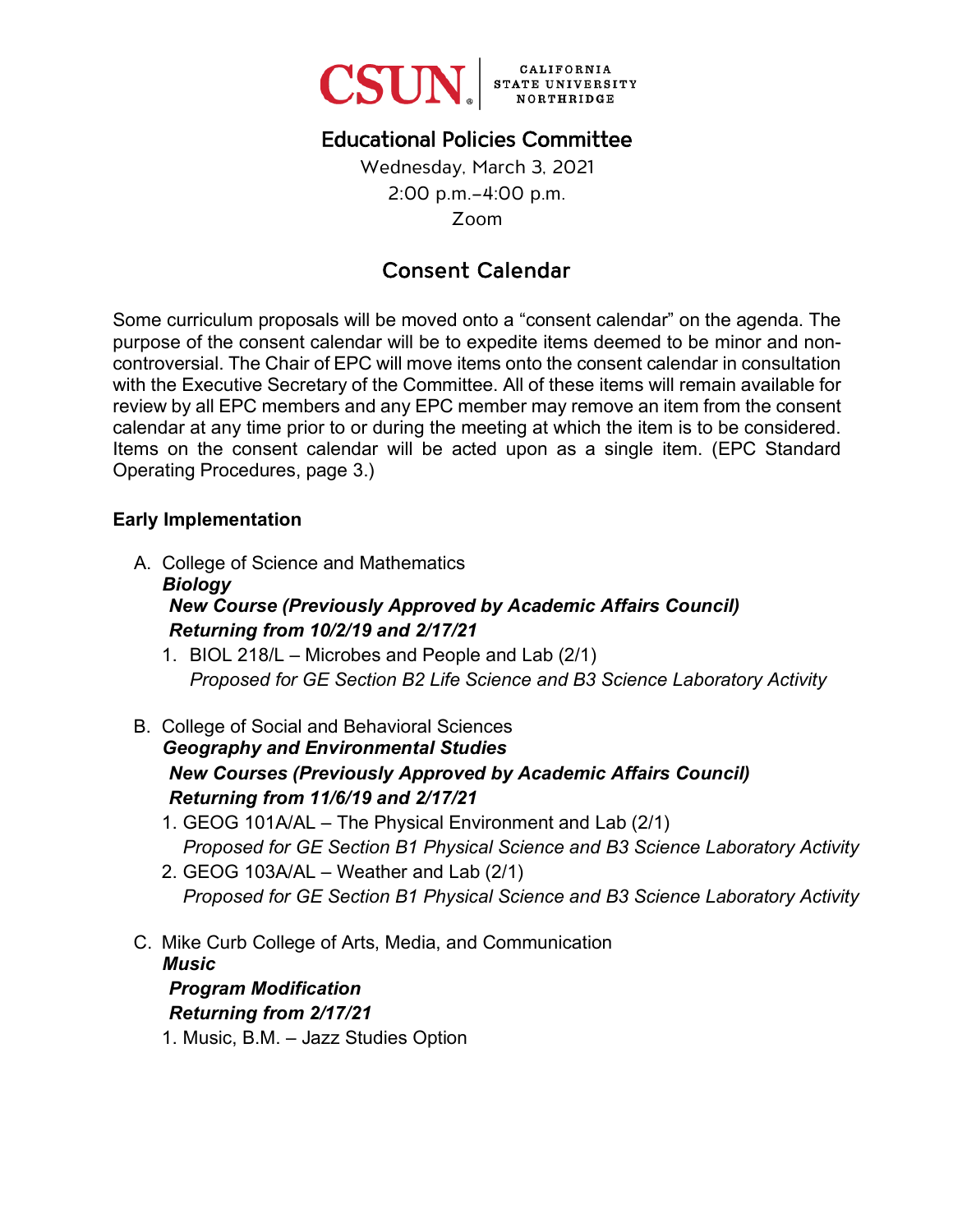## D. College of Health and Human Development

## *Kinesiology*

## *Course Modifications*

- 1. KIN 300 Foundations and Analysis of Human Movement (3) *Change course description and requisites*
- 2. KIN 337/L Prevention and Care of Athletic Injuries and Lab (3/1) *Change course description and requisites*

## *Program Modifications*

- 3. Kinesiology, B.S. Applied Fitness and Active Lifestyle Development Option
- 4. Kinesiology, B.S. Exercise Science Option
- 5. Kinesiology, B.S. Physical Education Option
- 6. Kinesiology, B.S. Sport Studies Option

## *Recreation and Tourism Management Program Modification (Previously Approved by Academic Affairs Council) Returning from 2/17/21*

7. Tourism, Hospitality, and Recreation Management, B.S. *Pattern Modification to count RTM 403 in B5 Scientific Inquiry and Quantitative Reasoning*

## **Regular Implementation**

- A. College of Engineering and Computer Science *Civil Engineering and Construction Management Course Modification*
	- 1. CE 315/L Construction Engineering and Lab (2/1) *Change course description and requisites*

#### *Manufacturing Systems Engineering Course Modifications*

- 2. MSE 248/L Engineering CAD and Graphics and Lab (2/1) *Change course description and requisites*
- 3. MSE 304 Engineering Economic Analysis (3) *Demonstrate course meets WI SLOs*
- 4. MSE 402 Engineering Project Management (3) *Change course description and requisites*
- 5. MSE 406 Engineering Cost Analysis (3) *Change course description and requisites*
- B. College of Health and Human Development *Family and Consumer Sciences Course Modifications*
	- 1. FCS 302 Food Product Development and Quality Assurance (2) *Change course title, short title and description*